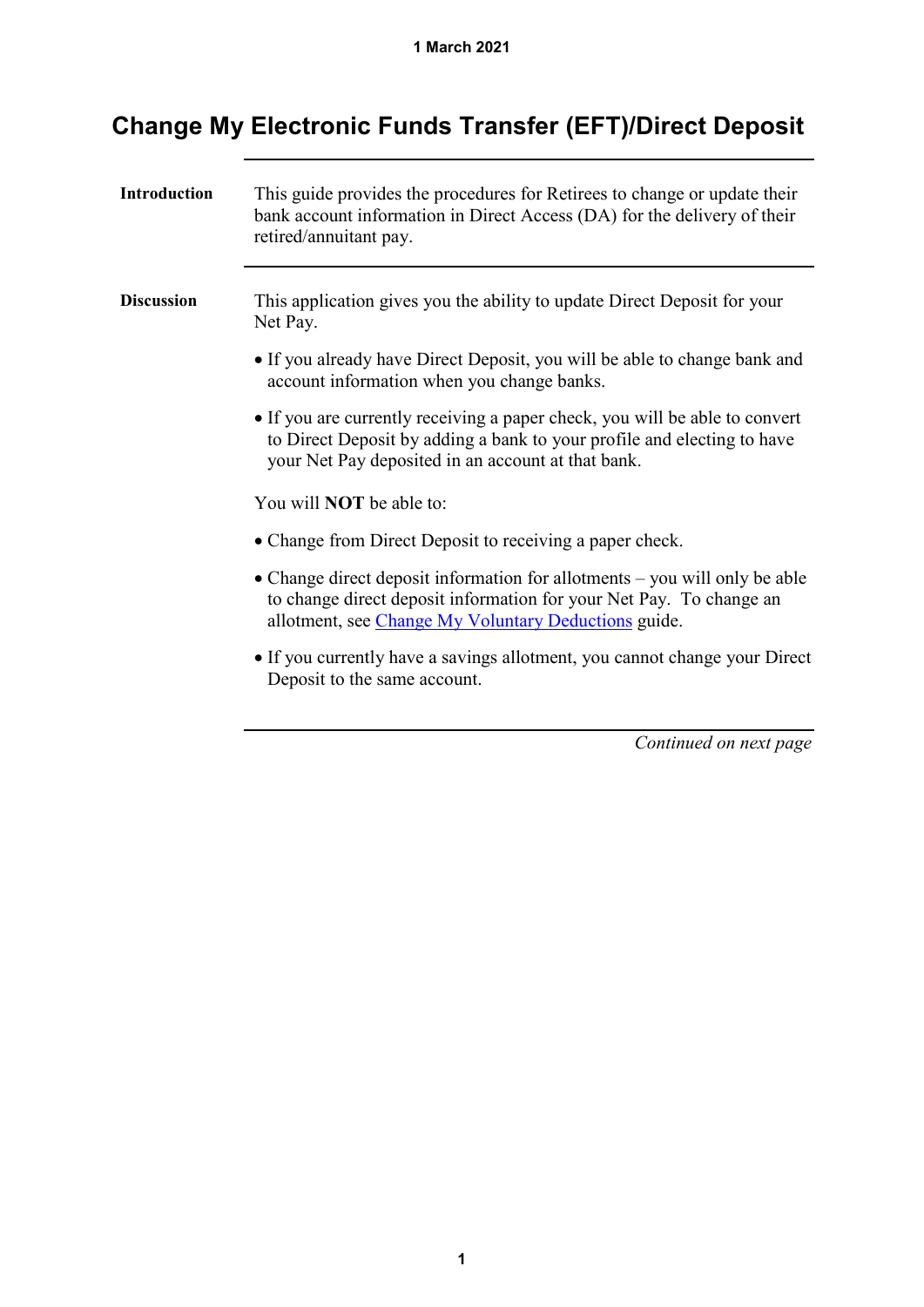**Account and Bank Routing/Bank ID Numbers**

You can obtain your Account and Bank Routing numbers from one of your checks (as shown below) or from your financial institution.

|                        | JOHN DOE OR JANE DOE<br>2670<br><b>123 MAIN STREET</b><br>ANYTOWN, TN 01234<br>PHONE 555-1212<br>19<br>Pay to the<br>5<br>Order of<br>Dollars Film<br>$6 - 73$<br>Bank of Hurtown<br>For<br>10123456781<br>#98765432#<br>2 |
|------------------------|----------------------------------------------------------------------------------------------------------------------------------------------------------------------------------------------------------------------------|
|                        |                                                                                                                                                                                                                            |
| <b>Field</b>           | <b>Description</b>                                                                                                                                                                                                         |
| 1                      | <b>Transit/Bank Routing Number</b>                                                                                                                                                                                         |
| $\mathbf{2}$           | Account Number – entered as "9876543". No spaces are allowed. If dashes<br>are indicated, they may be entered                                                                                                              |
| 3                      | Account Title – must include the employee name                                                                                                                                                                             |
| $\boldsymbol{\Lambda}$ | <b>Financial Institution Name</b>                                                                                                                                                                                          |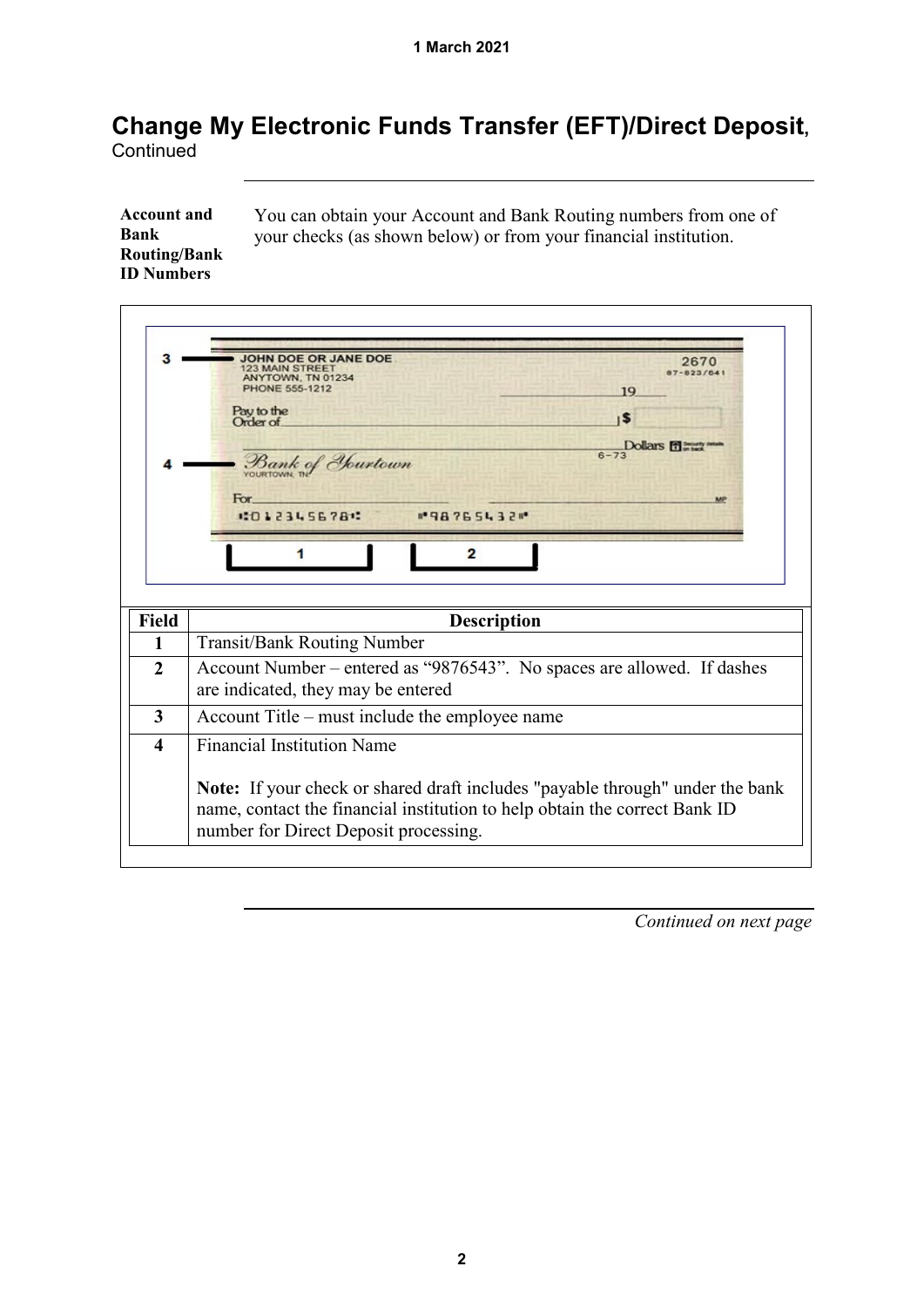**Information** Log into DA Self Service at [Direct Access Self](https://hcm.direct-access.uscg.mil/) Service Sign In.

**Procedure** See below.

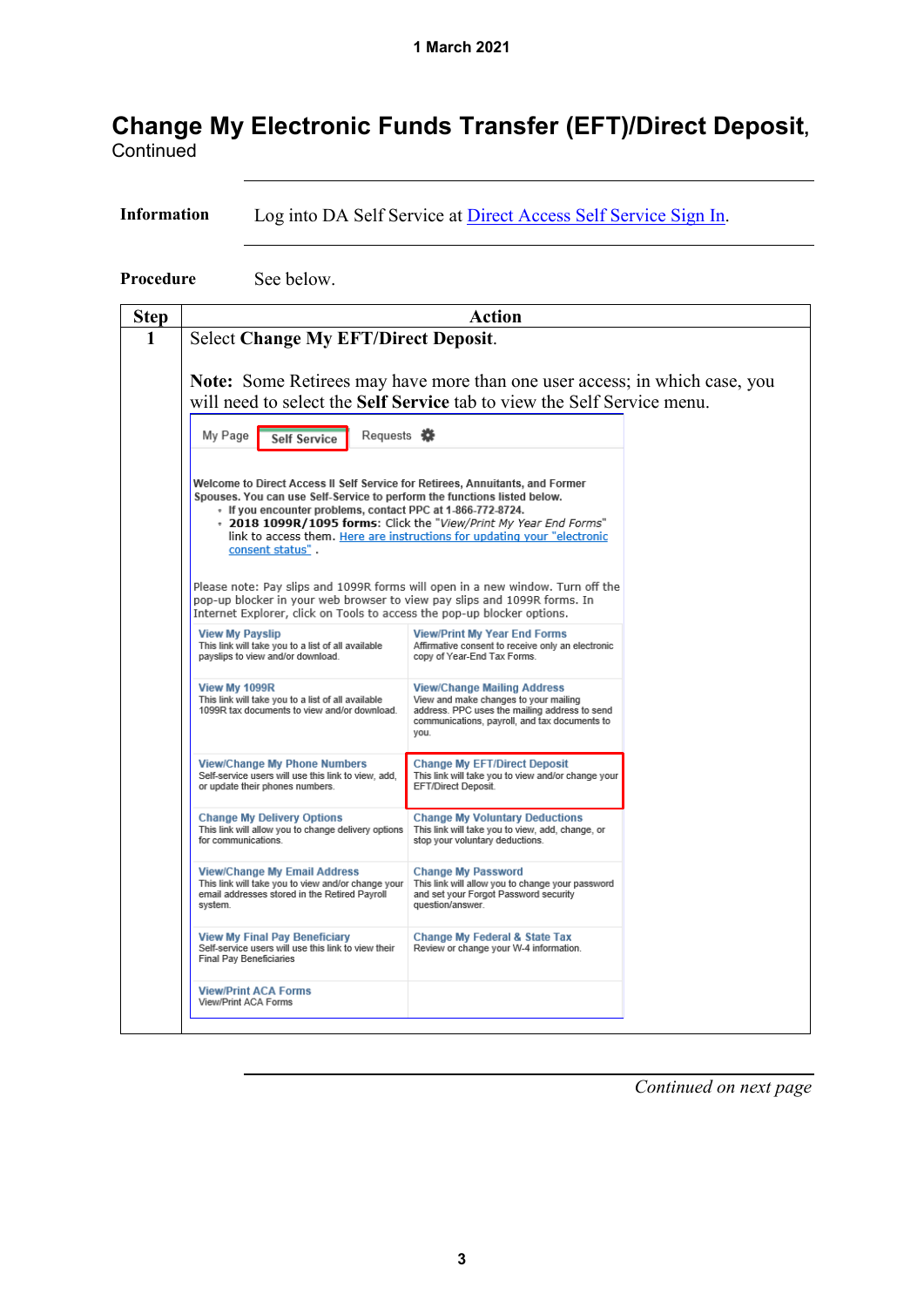#### **Procedure**,

continued

| <b>Step</b> |                                                                                                                  |                                                                                               |                                                                                                                  | Action                                                                                                           |                       |      |  |  |
|-------------|------------------------------------------------------------------------------------------------------------------|-----------------------------------------------------------------------------------------------|------------------------------------------------------------------------------------------------------------------|------------------------------------------------------------------------------------------------------------------|-----------------------|------|--|--|
|             |                                                                                                                  |                                                                                               |                                                                                                                  | The EFT/Direct Deposit page will display with the current information. To                                        |                       |      |  |  |
|             | change/update the bank information, click Edit.                                                                  |                                                                                               |                                                                                                                  |                                                                                                                  |                       |      |  |  |
|             |                                                                                                                  | My EFT/Direct Deposit                                                                         |                                                                                                                  |                                                                                                                  |                       |      |  |  |
|             | <b>Wade Wilson</b>                                                                                               |                                                                                               |                                                                                                                  |                                                                                                                  |                       |      |  |  |
|             | Click the "Edit" button to change your existing EFT/Direct Deposit election for your net pay. You will need your |                                                                                               |                                                                                                                  |                                                                                                                  |                       |      |  |  |
|             | bank routing number and bank account number to complete this transaction. If a Future row exists and it needs    |                                                                                               |                                                                                                                  |                                                                                                                  |                       |      |  |  |
|             |                                                                                                                  |                                                                                               |                                                                                                                  | changed, click the EDIT button on the future row and make the change and save.                                   |                       |      |  |  |
|             |                                                                                                                  |                                                                                               |                                                                                                                  | If you wish to change direct deposit information for your net pay and the change involves a foreign wire payment |                       |      |  |  |
|             |                                                                                                                  |                                                                                               |                                                                                                                  | or changing from a bank transfer to another form of payment, please contact a RAS technician.                    |                       |      |  |  |
|             |                                                                                                                  |                                                                                               |                                                                                                                  |                                                                                                                  |                       |      |  |  |
|             |                                                                                                                  |                                                                                               |                                                                                                                  | If you have any questions, please contact PPC (RAS) at 1-800-772-8724.                                           |                       |      |  |  |
|             |                                                                                                                  | <b>Pay Distribution Instructions</b>                                                          |                                                                                                                  |                                                                                                                  |                       | 上回   |  |  |
|             | <b>Status</b>                                                                                                    | <b>Effective</b><br>Date                                                                      | <b>Payment Method</b>                                                                                            | <b>Bank Name</b>                                                                                                 | <b>Account Number</b> |      |  |  |
|             | Current                                                                                                          |                                                                                               | 09/01/1996 Bank Transfer                                                                                         | ALASKA USA FCU<br>(98765432189)                                                                                  | 123456                | Edit |  |  |
|             |                                                                                                                  |                                                                                               |                                                                                                                  | <b>Note:</b> If the current payment method is Wire Transfer, the Edit button will not be                         |                       |      |  |  |
|             |                                                                                                                  |                                                                                               |                                                                                                                  | accessible. You must contact PPC Customer Care at 1-866-772-8724 or 785-                                         |                       |      |  |  |
|             |                                                                                                                  |                                                                                               |                                                                                                                  | 339-2200 to make any changes to your payment method.                                                             |                       |      |  |  |
|             |                                                                                                                  |                                                                                               | If you wish to change direct deposit information for your net pay and the change involves a foreign wire payment |                                                                                                                  |                       |      |  |  |
|             |                                                                                                                  | or changing from a bank transfer to another form of payment, please contact a RAS technician. |                                                                                                                  |                                                                                                                  |                       |      |  |  |
|             |                                                                                                                  |                                                                                               |                                                                                                                  |                                                                                                                  |                       |      |  |  |
|             |                                                                                                                  |                                                                                               |                                                                                                                  |                                                                                                                  |                       |      |  |  |
|             |                                                                                                                  |                                                                                               |                                                                                                                  | If you have any questions, please contact PPC (RAS) at 1-800-772-8724.                                           |                       |      |  |  |
|             |                                                                                                                  | <b>Pay Distribution Instructions</b>                                                          |                                                                                                                  |                                                                                                                  |                       | 下回   |  |  |
|             | <b>Status</b>                                                                                                    | <b>Effective</b><br><b>Date</b>                                                               | <b>Payment Method</b>                                                                                            | <b>Bank Name</b><br><b>Bank of Norway</b>                                                                        | <b>Account Number</b> |      |  |  |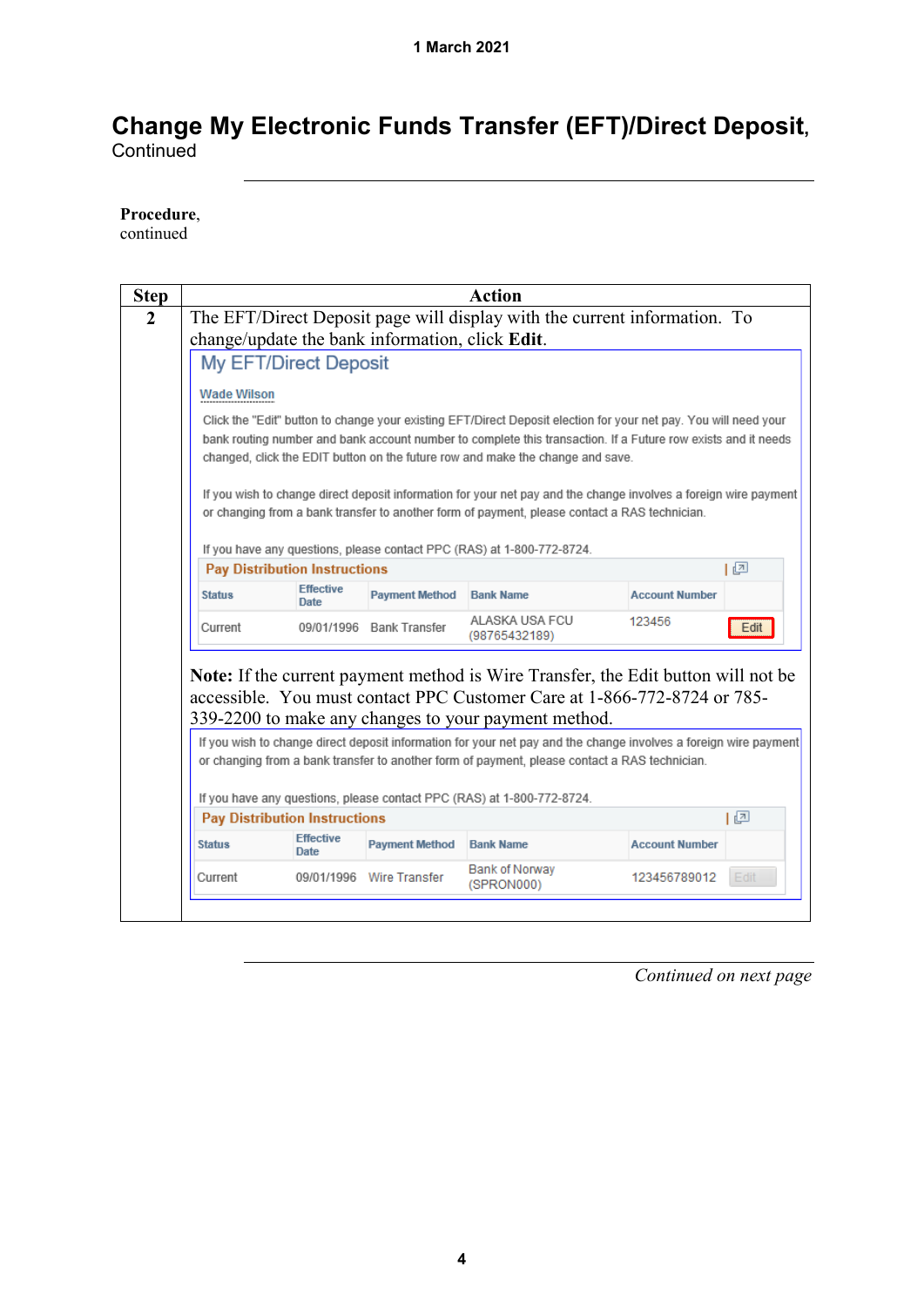#### **Procedure**,

continued

| <b>Step</b>             | <b>Action</b>                                                                                                                                                                                                     |
|-------------------------|-------------------------------------------------------------------------------------------------------------------------------------------------------------------------------------------------------------------|
| $\overline{\mathbf{3}}$ | The EFT/Direct Deposit page will display. Select Checking or Savings from the                                                                                                                                     |
|                         | drop-down menu.                                                                                                                                                                                                   |
|                         |                                                                                                                                                                                                                   |
|                         | <b>Note:</b> Any saved changes to your direct deposit account will be effective the date<br>shown on the page.                                                                                                    |
|                         | My EFT/Direct Deposit                                                                                                                                                                                             |
|                         | <b>Wade Wilson</b>                                                                                                                                                                                                |
|                         | Please specify a routing number and account number. Reference a check or statement from your bank<br>account to obtain your account number and routing number or contact your bank to obtain this<br>information. |
|                         | Please note: Your input below will ONLY change your EFT/Direct Deposit for your net pay. It will NOT<br>change direct deposit information on any of your allotments.                                              |
|                         | * Once saved, your EFT/Direct Deposit change will be effective for the payment you receive on May 31,<br>2019                                                                                                     |
|                         | If you have any questions, please contact PPC (RAS) at 1-800-772-8724.                                                                                                                                            |
|                         | <b>Distribution Instruction Details</b>                                                                                                                                                                           |
|                         | Distribution Method: Bank Transfer                                                                                                                                                                                |
|                         | <b>Checking</b><br>*Account Type:                                                                                                                                                                                 |
|                         | *Routing Number:<br>(Be sure to verify; this must be 9 digits)                                                                                                                                                    |
|                         | *Account Number:<br>(Limited to 17 characters; no spaces)                                                                                                                                                         |
|                         | Bank Name:                                                                                                                                                                                                        |
|                         | Save                                                                                                                                                                                                              |
|                         | <b>Return to Summary</b>                                                                                                                                                                                          |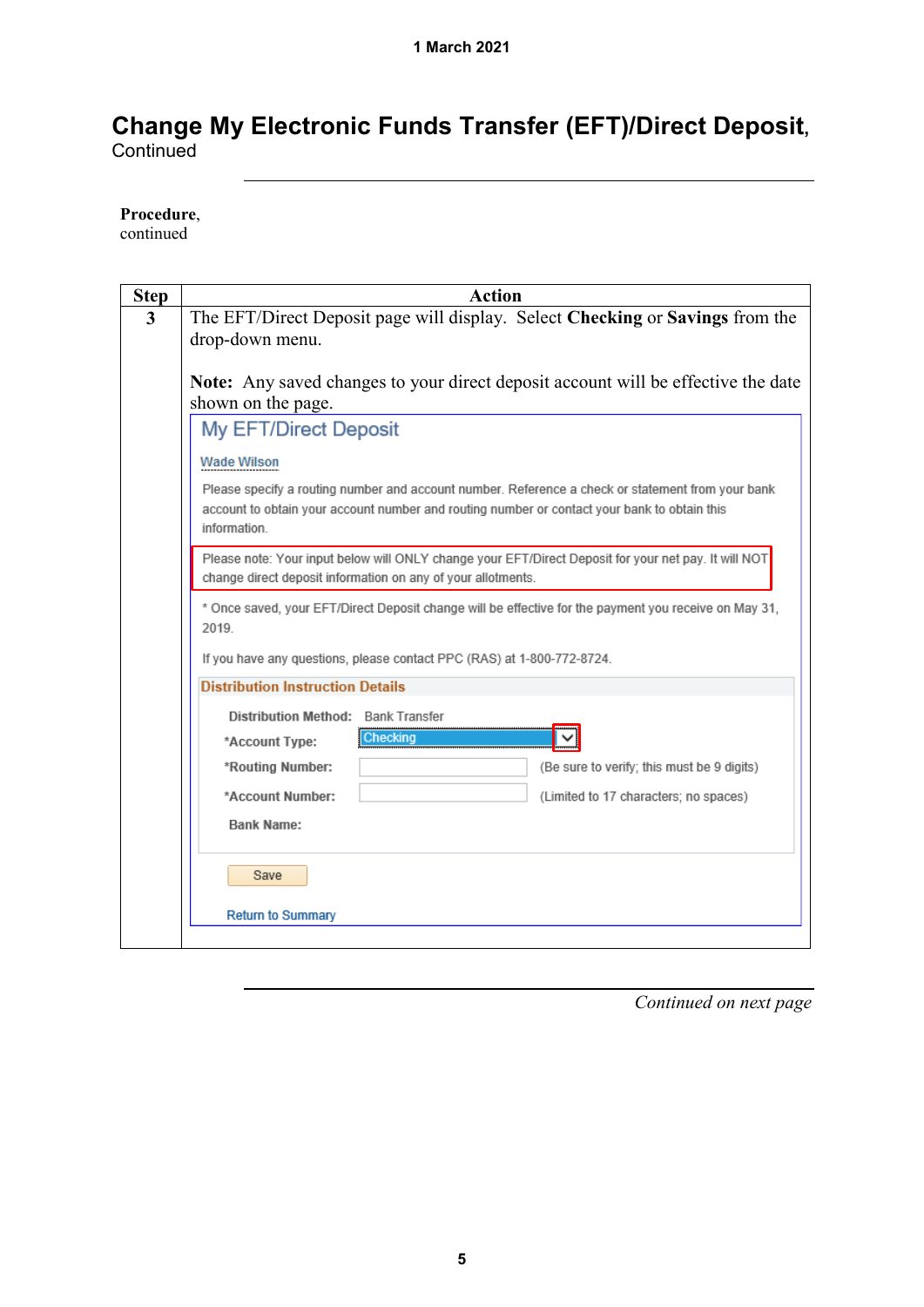**Procedure**,

continued

| <b>Action</b>                                                                                                                                                                                                     |
|-------------------------------------------------------------------------------------------------------------------------------------------------------------------------------------------------------------------|
| Enter the 9-digit Routing Number and press the Tab key. The Bank Name will                                                                                                                                        |
| populate with your financial institution's name.                                                                                                                                                                  |
| My EFT/Direct Deposit                                                                                                                                                                                             |
| <b>Wade Wilson</b>                                                                                                                                                                                                |
| Please specify a routing number and account number. Reference a check or statement from your bank<br>account to obtain your account number and routing number or contact your bank to obtain this<br>information. |
| Please note: Your input below will ONLY change your EFT/Direct Deposit for your net pay. It will NOT<br>change direct deposit information on any of your allotments.                                              |
| * Once saved, your EFT/Direct Deposit change will be effective for the payment you receive on May 31,<br>2019                                                                                                     |
| If you have any questions, please contact PPC (RAS) at 1-800-772-8724.                                                                                                                                            |
| <b>Distribution Instruction Details</b>                                                                                                                                                                           |
| Distribution Method: Bank Transfer                                                                                                                                                                                |
| Checking<br>*Account Type:                                                                                                                                                                                        |
| 314074269<br>*Routing Number:<br>(Be sure to verify; this must be 9 digits)                                                                                                                                       |
| *Account Number:<br>(Limited to 17 characters; no spaces)                                                                                                                                                         |
| <b>Bank Name:</b><br>USAA FEDERAL SAVINGS BANK                                                                                                                                                                    |
|                                                                                                                                                                                                                   |
| Save                                                                                                                                                                                                              |
| <b>Return to Summary</b>                                                                                                                                                                                          |
|                                                                                                                                                                                                                   |
| Note: If the number you entered does not match a valid number in the database, you                                                                                                                                |
| will receive an error message after pressing the Tab key. Click OK and ensure you                                                                                                                                 |
| have typed the number correctly. If it is correct, contact your financial institution to<br>verify the ability to receive Treasury payments. If the institution verifies the routing                              |
| number, contact PPC Customer Care for assistance.                                                                                                                                                                 |
| Message                                                                                                                                                                                                           |
|                                                                                                                                                                                                                   |
| Missing or Invalid Routing Number (30001,43)                                                                                                                                                                      |
| A valid bank routing number is required to process your EFT/Direct Deposit change. Your bank routing number will be 9 digits and is public                                                                        |
| information that your bank will provide.                                                                                                                                                                          |
| ОК                                                                                                                                                                                                                |
|                                                                                                                                                                                                                   |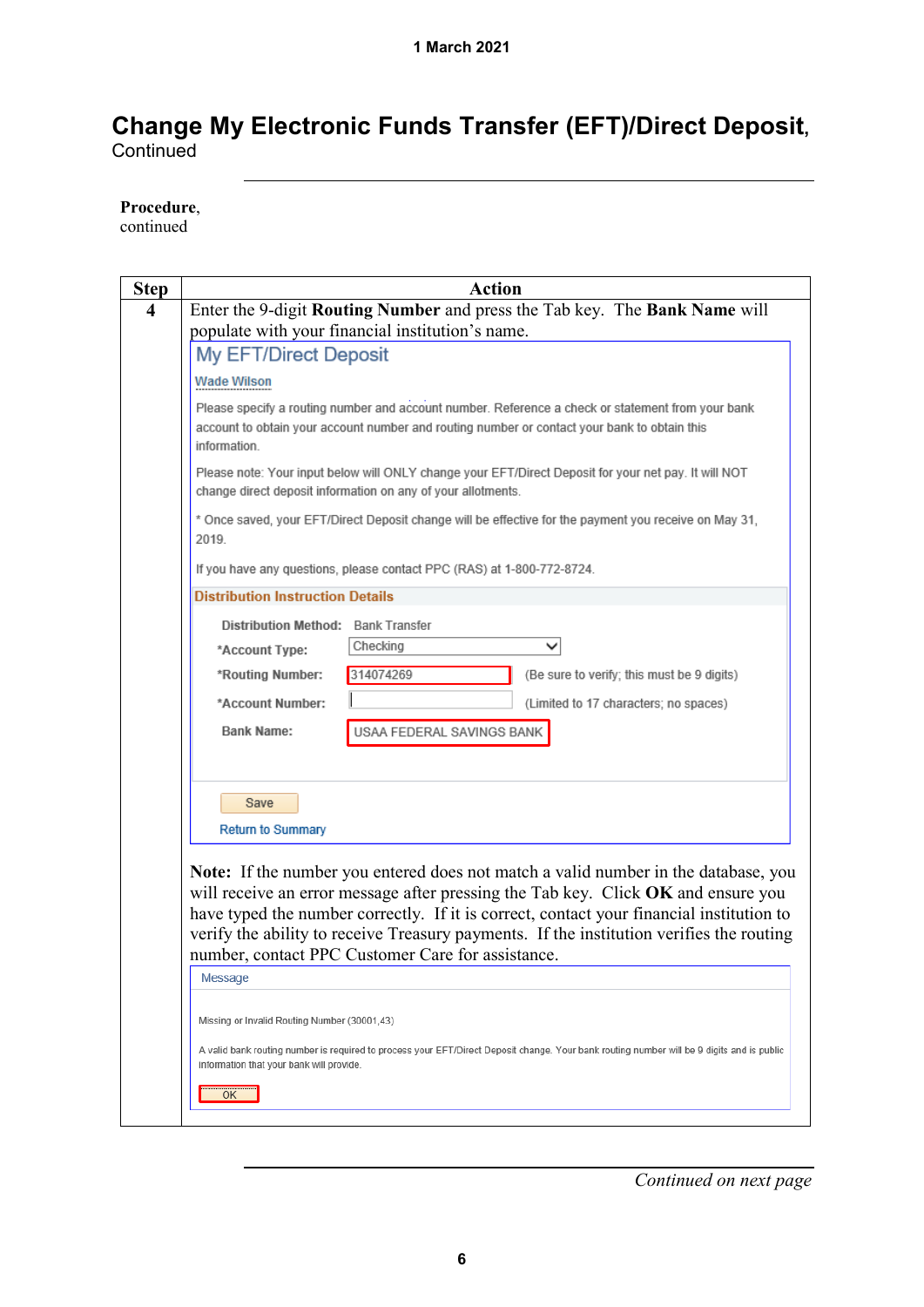#### **Procedure**,

continued

| <b>Step</b> | <b>Action</b>                                                                                                                                                                                                                                              |
|-------------|------------------------------------------------------------------------------------------------------------------------------------------------------------------------------------------------------------------------------------------------------------|
| 5           | Enter the Account Number (account number may not exceed 17 characters;<br>letters, numbers, and hyphens may be used but NO spaces). Ensure this<br>information is entered correctly. Once you have verified all the information is<br>correct, click Save. |
|             | <b>Remember:</b> The page displays when the EFT/Direct Deposit change will take<br>effect based on the date you save the change.                                                                                                                           |
|             | My EFT/Direct Deposit                                                                                                                                                                                                                                      |
|             | <b>Wade Wilson</b>                                                                                                                                                                                                                                         |
|             | Please specify a routing number and account number. Reference a check or statement from your bank<br>account to obtain your account number and routing number or contact your bank to obtain this<br>information.                                          |
|             | Please note: Your input below will ONLY change your EFT/Direct Deposit for your net pay. It will NOT<br>change direct deposit information on any of your allotments.                                                                                       |
|             | * Once saved, your EFT/Direct Deposit change will be effective for the payment you receive on May 31,<br>2019.                                                                                                                                             |
|             | If you have any questions, please contact PPC (RAS) at 1-800-772-8724.                                                                                                                                                                                     |
|             | <b>Distribution Instruction Details</b>                                                                                                                                                                                                                    |
|             | Distribution Method: Bank Transfer                                                                                                                                                                                                                         |
|             | Checking<br>*Account Type:                                                                                                                                                                                                                                 |
|             | (Be sure to verify; this must be 9 digits)<br>*Routing Number:<br>314074269                                                                                                                                                                                |
|             | 123456789<br>*Account Number:<br>(Limited to 17 characters; no spaces)                                                                                                                                                                                     |
|             | <b>Bank Name:</b><br>USAA FEDERAL SAVINGS BANK                                                                                                                                                                                                             |
|             | Save                                                                                                                                                                                                                                                       |
|             | <b>Return to Summary</b>                                                                                                                                                                                                                                   |